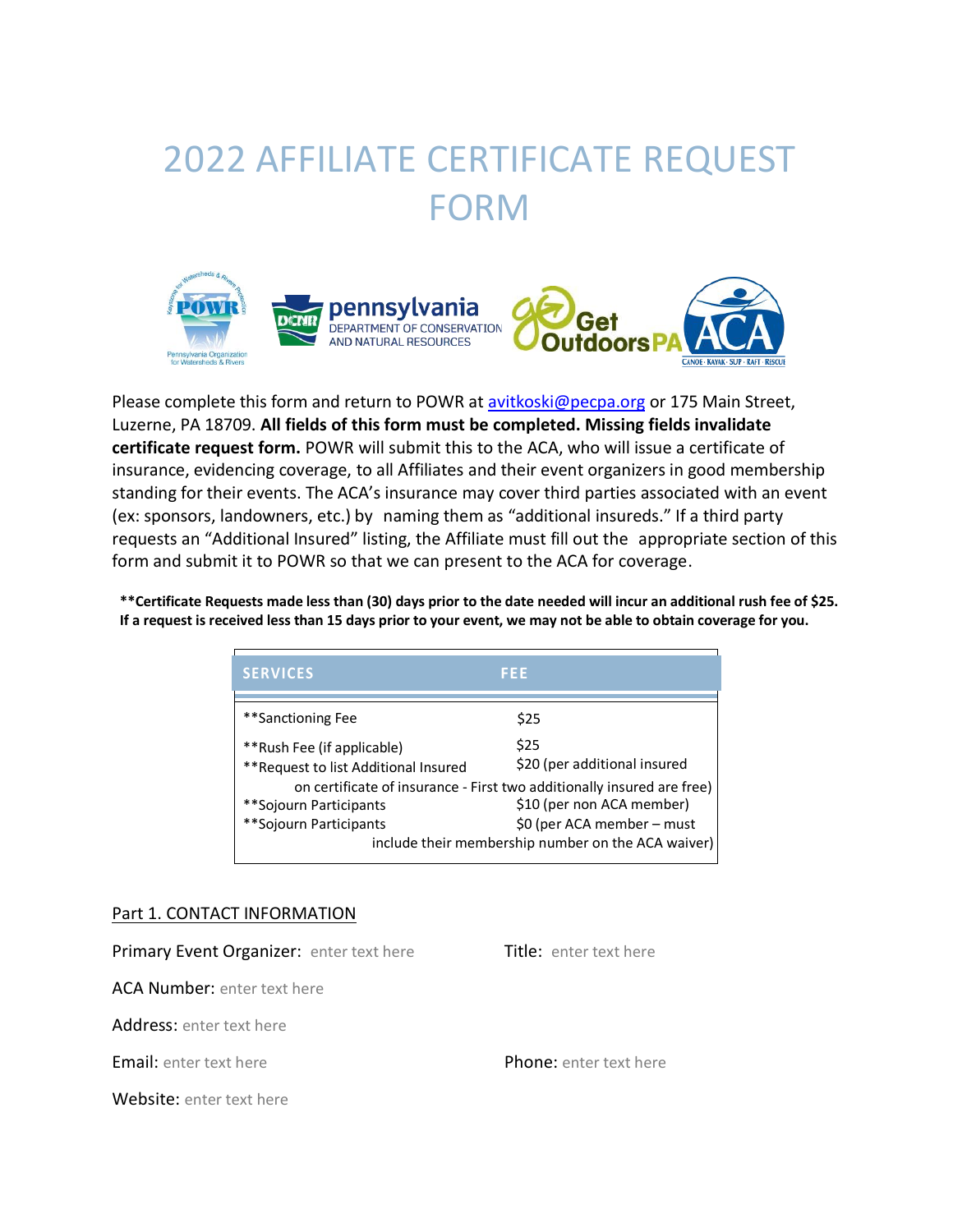## Part 2: EVENT DETAILS

**Event Name:** enter text here **Event Date(s):** enter text here Venue (Waterway, Park, etc.): enter text here Nearest City & State: enter text here Waterway Classification (Class I, II, III, IV or V): enter text here Minimum Water Flow Level: enter text here Maximum Water Flow Level: enter text here **Estimated number of participants:** enter text here

Event Description: Please provide a short concise description of your event: enter text here

# Part 3: EVENT PLANNING AND CHECKLIST

The following pre-activity/event checklist is intended to demonstrate that the activity/event organizers have properly planned this activity/event in order to prevent accidents and handle emergencies if (when) they occur and will help you prepare an appropriate emergency plan. Please also refer to the "Sanctioning Requirements and Guidelines for Affiliates." If more room is needed, please attach additional information as it relates to the event. Checklist items may not apply to certain Affiliate events. All activity/event management must be briefed on emergency procedures, both for spectators and participants. Briefing should include procedures to follow in case of medical or other emergency including location of medical personnel, emergency evacuation plans, location of communication equipment, etc.

### **Activity/Event Support Team**

How many staff and volunteers do you plan to involve: Enter text here

Who is the activity/event Safety Coordinator: Enter text here

Who is responsible for planning and leading emergency procedures: Enter text here

Who is responsible for inspecting the activity event site for possible hazards: Enter text here

Who is responsible for coordinating officials and ensuring that all rules are followed: Enter text here

Who is responsible for relaying activity/event rules and possible hazards to participants: Enter text here

Are there emergency vehicles on site: Enter text here

How many spectators are you expecting and how will you manage them: Enter text here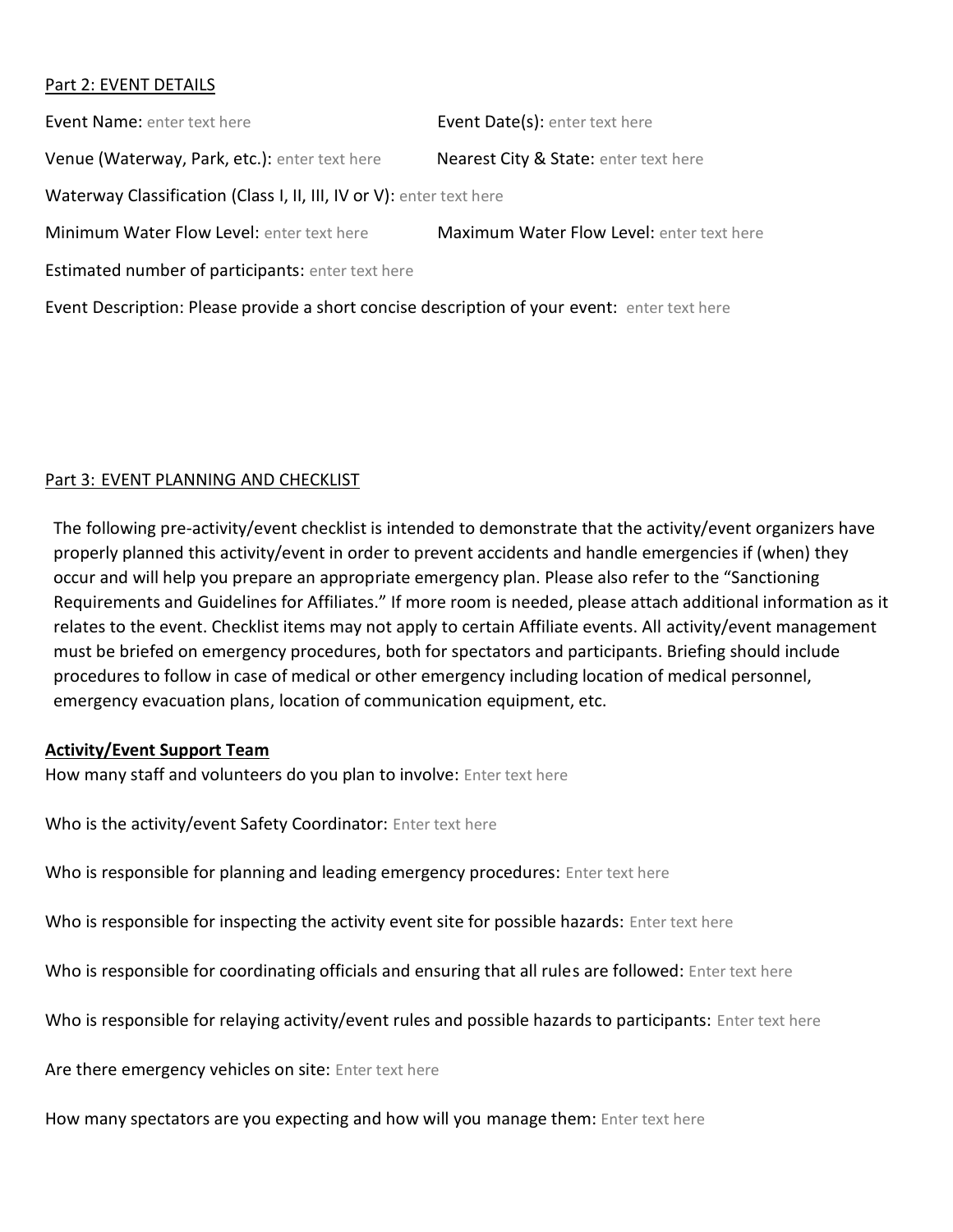How many staff and volunteers do you plan to involve: Enter text here

#### **Emergency Plans**

What are your procedures for medical emergencies: Enter text here

What are your plans for emergency communications: Enter text here

What are your plans for emergency evacuation of spectators and participants: Enter text here

How many safety boats do you plan to use and describe how they will be used: Enter text here

What provisions are being made for shelter from sun, heat or cold: Enter text here

What provisions are being made for drinking water and toilet facilities: Enter text here

As the ACA member/Event Organizer in charge of this event, acting as an agent of the ACA Affiliate, I hereby agree that the event will be conducted in accordance with all ACA requirements, [risk management,](https://cdn.ymaws.com/www.americancanoe.org/resource/resmgr/insurance-documents/aca_risk_mgt_requirements_20.pdf) and all other rules, guidelines, and conditions established by the ACA. I have read and fully understand the sanctioning requirements established by the ACA, I have personally inspected the event site(s) and I attest to the fact that such site(s) are appropriate for use in this event and free of undue hazards.

**\_\_\_\_\_\_\_\_\_\_\_\_\_\_\_\_\_\_\_\_\_\_\_\_\_\_\_\_\_\_\_\_\_\_\_\_\_\_\_\_ \_\_\_\_\_\_\_\_\_\_\_\_\_\_\_\_\_\_\_\_\_\_\_\_**

**Signature** Date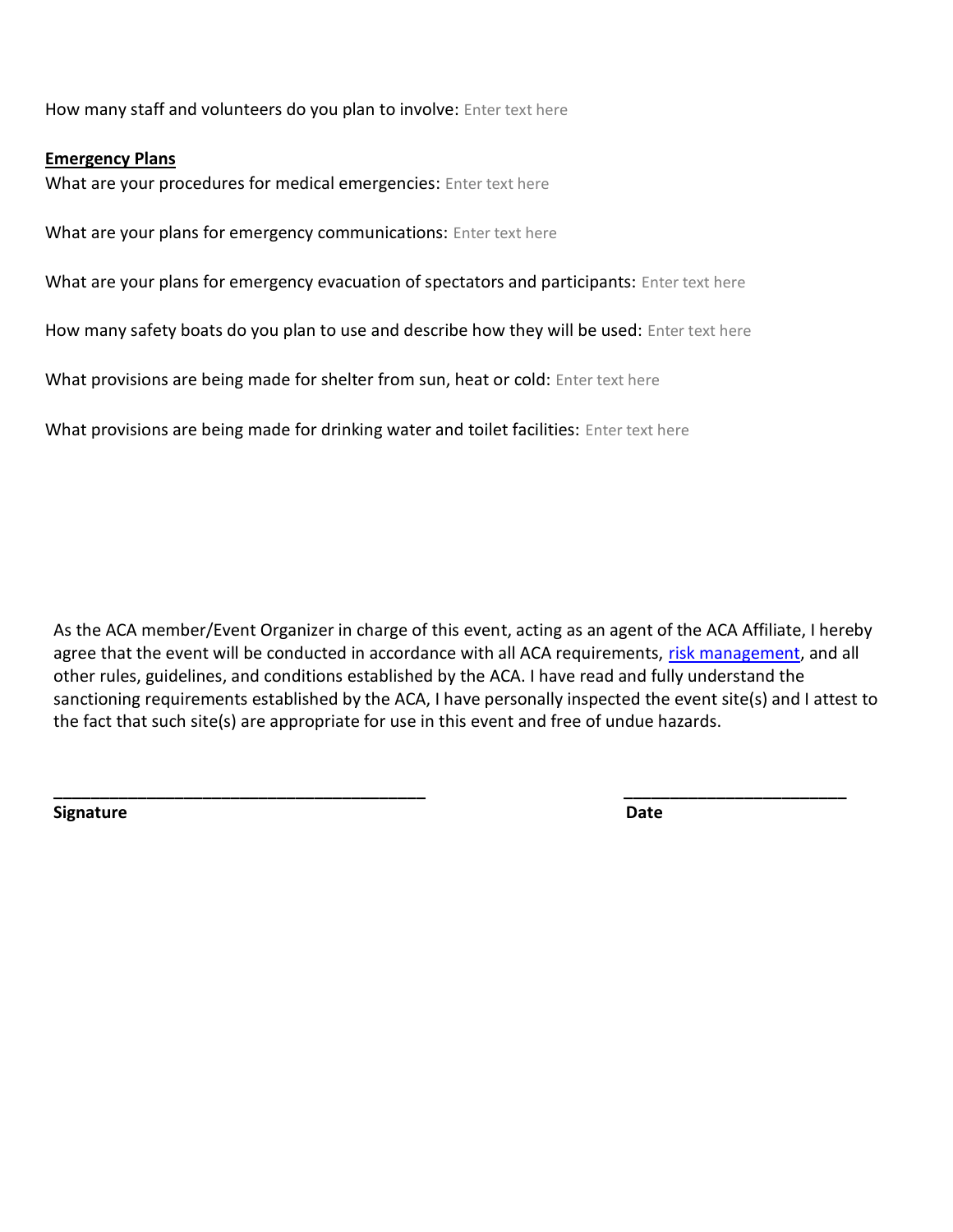# **SECTION III – ADDITIONAL INSURED**

Please list any additional insureds that need to be listed on the Affiliate's certificate of insurance. Include lead Sojourn organization as first additionally insured and then partners, landowners, and anyone who needs co

|     | <b>Contact Name, Title and Organization</b> | <b>Address</b> | City | State Zip | Phone | Email | Relationship of the<br>Additional Insured (e.g.,<br>sponsor, landowner,<br>speaker). | Please sp<br>if name<br>is differe |
|-----|---------------------------------------------|----------------|------|-----------|-------|-------|--------------------------------------------------------------------------------------|------------------------------------|
|     |                                             |                |      |           |       |       |                                                                                      |                                    |
| #1  |                                             |                |      |           |       |       |                                                                                      |                                    |
| #2  |                                             |                |      |           |       |       |                                                                                      |                                    |
| #3  |                                             |                |      |           |       |       |                                                                                      |                                    |
| #4  |                                             |                |      |           |       |       |                                                                                      |                                    |
| #5  |                                             |                |      |           |       |       |                                                                                      |                                    |
| #6  |                                             |                |      |           |       |       |                                                                                      |                                    |
| #7  |                                             |                |      |           |       |       |                                                                                      |                                    |
| #8  |                                             |                |      |           |       |       |                                                                                      |                                    |
| #9  |                                             |                |      |           |       |       |                                                                                      |                                    |
| #10 |                                             |                |      |           |       |       |                                                                                      |                                    |
| #11 |                                             |                |      |           |       |       |                                                                                      |                                    |

| <b>Please specify wording</b><br>if name on Certificate<br>is different than above. | Has the Affiliate entered into any agreement,<br>contract, or permit that contains Assumption of<br>Liability, Indemnification, or Hold Harmless<br>Language? If "yes", please forward a copy of the<br>document with this request. |    |  |  |  |  |
|-------------------------------------------------------------------------------------|-------------------------------------------------------------------------------------------------------------------------------------------------------------------------------------------------------------------------------------|----|--|--|--|--|
|                                                                                     | Yes                                                                                                                                                                                                                                 | No |  |  |  |  |
|                                                                                     |                                                                                                                                                                                                                                     |    |  |  |  |  |
|                                                                                     |                                                                                                                                                                                                                                     |    |  |  |  |  |
|                                                                                     |                                                                                                                                                                                                                                     |    |  |  |  |  |
|                                                                                     |                                                                                                                                                                                                                                     |    |  |  |  |  |
|                                                                                     |                                                                                                                                                                                                                                     |    |  |  |  |  |
|                                                                                     |                                                                                                                                                                                                                                     |    |  |  |  |  |
|                                                                                     |                                                                                                                                                                                                                                     |    |  |  |  |  |
|                                                                                     |                                                                                                                                                                                                                                     |    |  |  |  |  |
|                                                                                     |                                                                                                                                                                                                                                     |    |  |  |  |  |
|                                                                                     |                                                                                                                                                                                                                                     |    |  |  |  |  |
|                                                                                     |                                                                                                                                                                                                                                     |    |  |  |  |  |